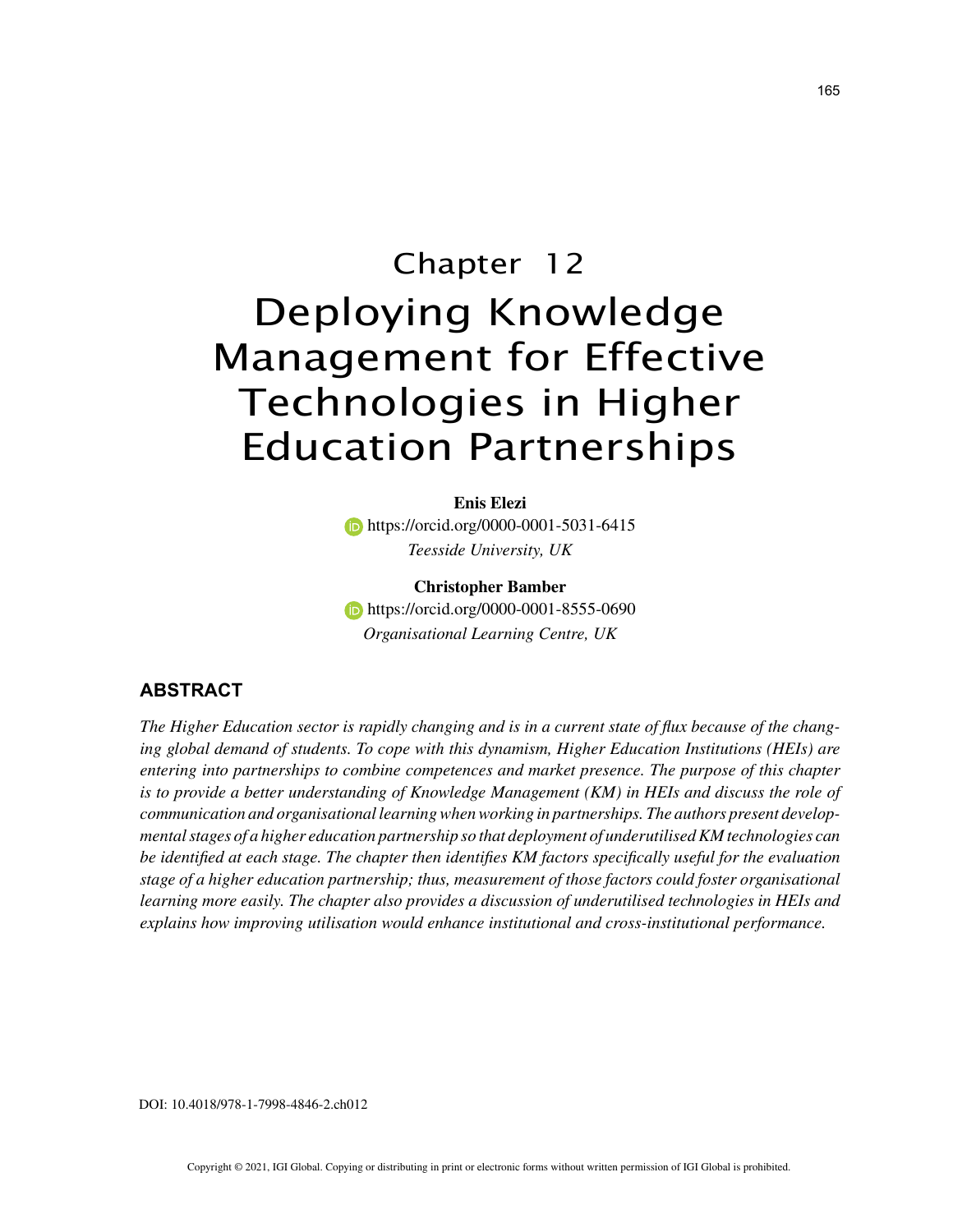#### **INTRODUCTION**

The Higher Education sector's current collaborative culture is aimed at building resilience and coping with the dynamics of global educational change. However, there are many underutilised technologies in Higher Education Institutions (HEIs), especially when considering the stages of partnership development and the potentially significant role of technology in communication and learning across institutions. Even though, communication and learning practices are well rooted within UK HEIs there is indication that existing practices could be further developed and as a result that would enhance knowledge creation capacities. The following sections further point out that although embedded KM practices and activities support social capital development, it is expected that HEIs could exploit their available underutilised technologies better to improve their impact on social capital from partnership ventures.

HEI executives, governors and leadership teams should explicitly include KM training in staff Continuing Professional Development strategies and should promulgate an understanding of their institute's Social Impact as these will not only benefit themselves but will also benefit HE partnership development. Scholars, HE policy makers and HE practitioners of KM can gather a range of insights, presented through the following sections, pointed at fostering communication and learning, with underutilised technologies in the Higher Education context.

Therefore the objectives of this chapter are to:

- Identify the developmental stages of a Higher Education Partnership so that deployment of underutilised knowledge management technologies can be identified at each stage.
- Propose Knowledge Management factors specifically useful for the evaluation stage of a Higher Education Partnership thus, if those factors where measured organisational learning could be fostered more easily.
- Provide discussion of underutilised technologies in Higher Education Partnerships and explain how improving utilisation would enhance institutional and cross-institutional performance.

## **BACKGROUND TO THE HEI CONTEXT**

The crucial purpose of Knowledge Management (KM) in Higher Education is to make certain that performance is maintained at desired results through knowledge creation. The modern context of global Higher Education is such that, HEI collaborative ventures are widespread and becoming normal. Many HEIs are developing sustainability, resilience and growth through partnership development (Bamber & Elezi, 2020a; Bordogna, 2019; Guerrero et al., 2019). For high performance of partnerships it is essential that knowledge management factors are managed to effectively maintain and transfer knowledge to all partnership staff. Empirical research by Bamber & Elezi (2020b) focused on the three important factors of evaluation associated with performance management and knowledge creation with respect to social capital; monitoring and review meetings and; continuing professional development. The following sections build on that research, which was particularly helpful, as evaluation in Higher Education has been underutilised and often misunderstood. The focus of this chapter is therefore the fostering of communication and learning with underutilised technologies in Higher Education.